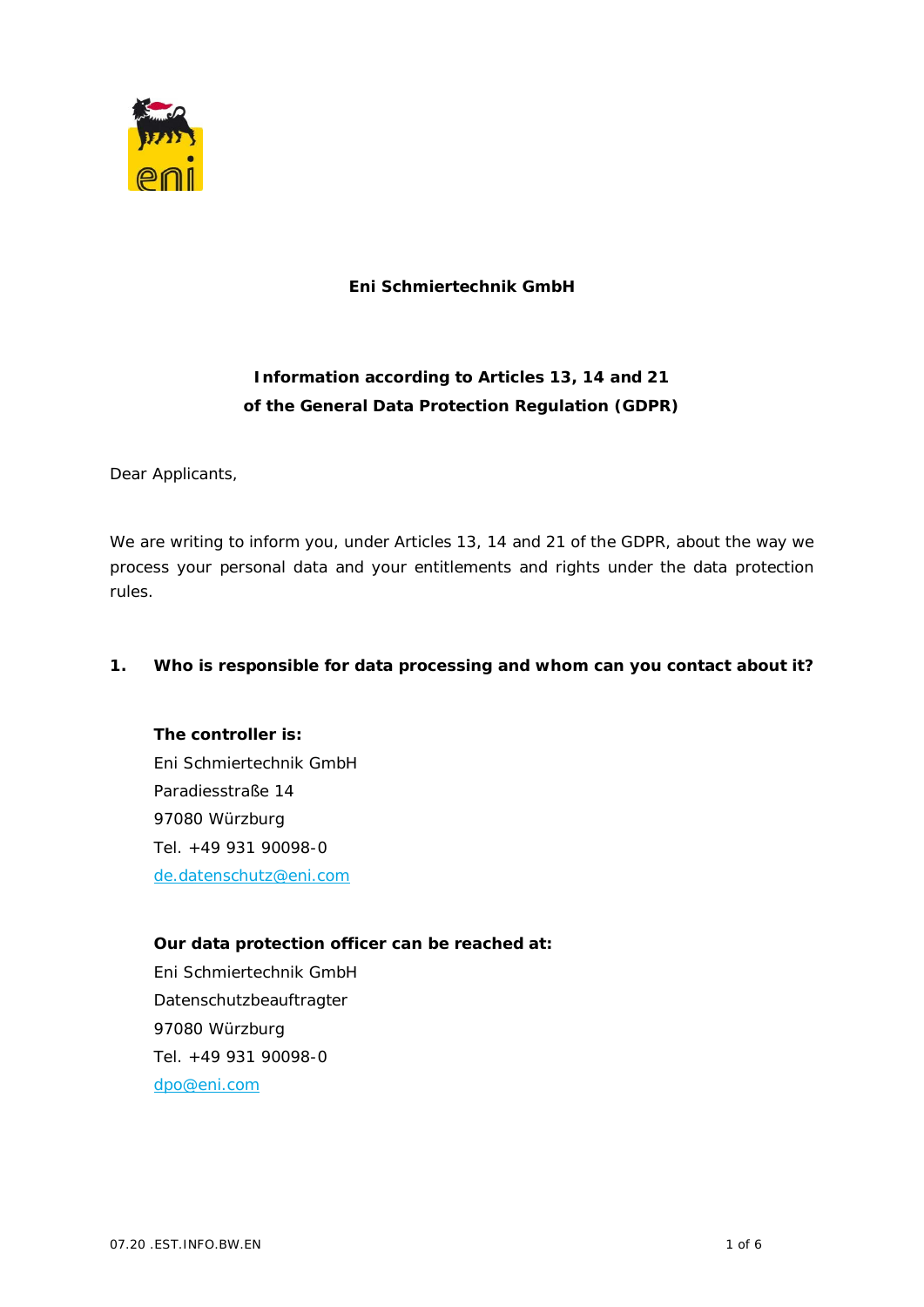**2. What sources and data do we use?**

Which individual data are processed and how they are used depends primarily on the contractual employment provisions, which may be agreed.

We process personal data received from you through the recruitment process or through your contacts with us.

We also, where necessary, process personal data that we have obtained by authorised means from other companies or from third parties, such as human resources service providers.

We also process personal data that we have obtained by authorised means from publicly accessible sources (such as professional networks, press and media) and that we are permitted to obtain and to process.

The relevant personal data are personal details (name, address and other contact details, date and place of birth and nationality, gender) and recruitment data (e.g. curriculum vitae, evidence of qualifications, certificates, etc.) and, where applicable, payment and payment transactions data.

They may also include special categories of personal data (sensitive data).

**3. For what purpose do we process your data (purpose of the processing) and on what legal basis?**

We process personal data in accordance with the provisions of the European General Data Protection Regulation (GDPR) and the Federal Data Protection Act (Bundesdatenschutzgesetz, BDSG):

**a) For the performance of contractual obligations (Art. 6. Sec. 1 (b) GDPR)**

Personal data is processed (Art. 4. Sec. 2 GDPR) in order to validate and execute contracts that have been or will be entered into with you and all activities required for the operation and administration of a company.

The purposes of the data processing are primarily guided by the intended employment relationship.

As the case may be, you can obtain further details of the purpose of the data processing from the contract documents.

**b) Based on the balancing of legitimate interests (Art. 6. Sec. 1 (f) GDPR)**

Where necessary, we process your data in order to protect legitimate interests of third parties or ourselves. For example:

- pursuing legal claims and presenting a defence in legal disputes;
- · ensuring IT security and securing IT operations;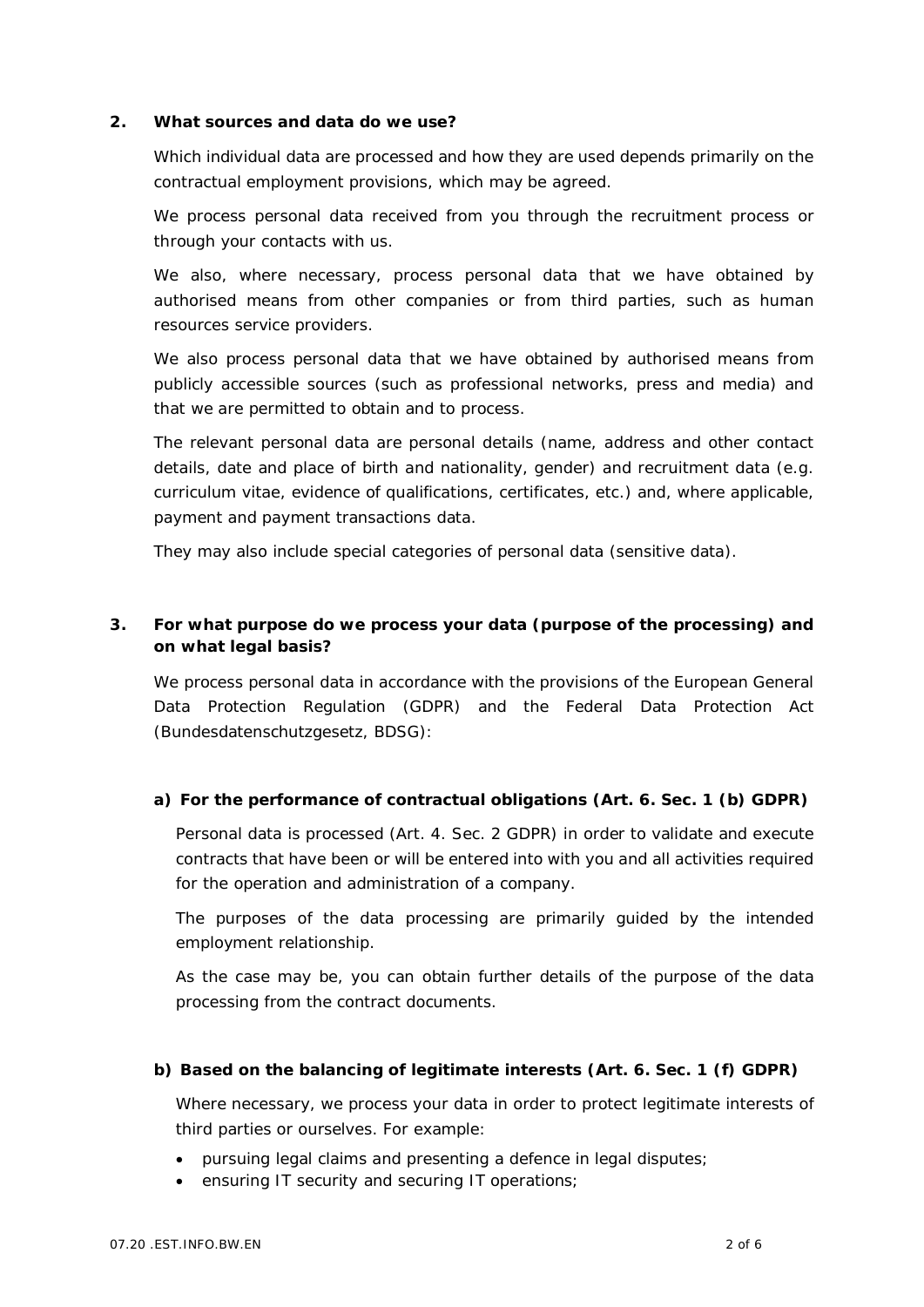- · prevention and investigation of criminal offences, in particular also for the implementation of compliance measures to prevent corruption or other legal or compliance violations;
- · for video monitoring to collect evidence of criminal acts, thereby serving to protect business partners and colleagues;
- · measures to secure buildings and installations;
- · measures to ensure domiciliary rights;
- · measures of business governance and for the further development of services and products.
- **c) Where you have given consent (Art. 6. Sec. 1 (a) GDPR)**

Where you have given us your consent to process personal data for certain purposes, processing is lawful on the basis of your consent. Once given, consent can be withdrawn at any time.

Please be aware that the withdrawal of consent applies only to the future; processing that has taken place before consent was withdrawn is not affected.

**d) Where necessary for compliance with a legal obligation (Art. 6. Sec. 1 (c) GDPR) or in the public interest (Art. 6. Sec. 1 (e) GDPR)**

We are also bound by a number of legal obligations, namely statutory requirements (e.g. social insurance law, commercial law, tax laws, etc.). Where data relating to any of these is processed, it is done solely on the basis of these requirements.

**4. Who receives your data?**

Within the company, the offices receiving your data are the ones that need them in order to fulfil our contractual and statutory obligations. Processors engaged by us (Art. 28 GDPR) or other providers of services may receive data for these purposes. These are companies providing IT services, telecommunications, consultation and consulting.

As regards the dissemination of data to recipients outside the company, it should be noted that we only transmit your data if this is permitted or requested under statutory provisions, if you have consented to this or if we are authorised to provide such information. Subject to these conditions, recipients of personal data may be, for example:

- · public authorities and institutions (e.g., social insurance providers, the public prosecutor's office, the police, supervisory authorities) in case of statutory or official obligation;
- · other companies to which we transfer personal data (e.g., companies in the Eni Group or human resources service providers).

Other data recipients may be those for whom you have given us your consent for data transfers.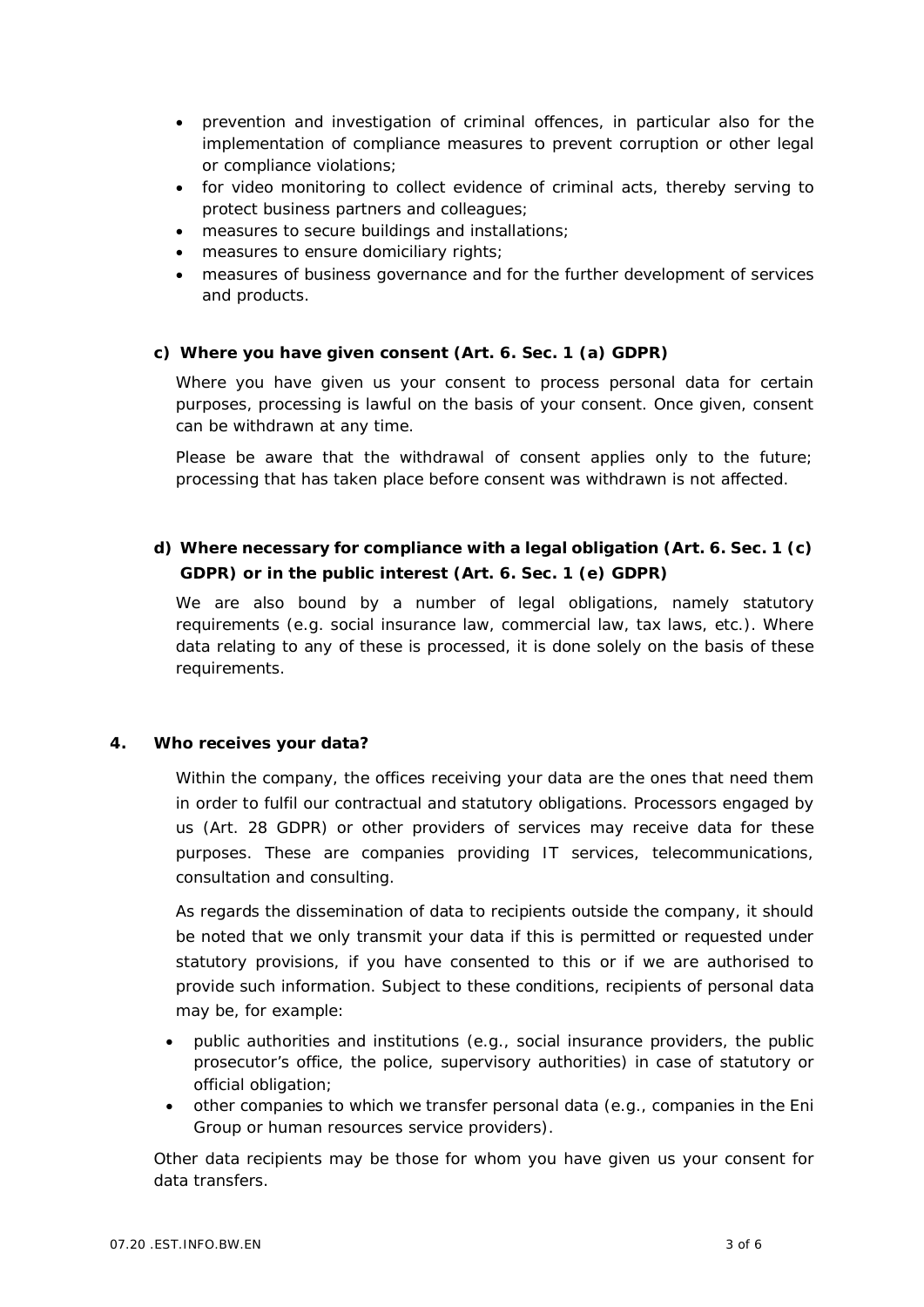## **5. How long are your data stored?**

Where necessary, we process and store your personal data for the duration of the recruitment process, which may also include the initiation and execution of a contract, and fulfilment of the purposes of the contract. Where you have consented, we also store your data for up to 2 years in a candidate pool.

Additionally, we are subject to various obligations relating to conservation and documentation, for instance under the German Commercial Code (Handelsgesetzbuch, HGB)<sup>1</sup> and the German Tax Code (Abgabenordnung, AO). The time limits they set for storage or documentation are two to ten years.

Finally, the duration of storage is also determined by the statutory limitation periods, normally lasting for three years according to Artt. 195 ff. of the German Civil Code (Bürgerliches Gesetzbuch, BGB), for example, but in certain cases for up to thirty years.

**6. Are data transmitted to a third country or an international organisation?**

Data are only transmitted to third countries (outside the European Economic Area, EEA) where this is necessary to carry out your instructions (e.g., payment instructions) or where it is legally required or you have given us your consent. We will give you specific details where the law so requires.

**7. What are your data protection rights?**

Every person affected has the right of **access** to the personal data processed under Art. 15 GDPR, the right to **rectification** under Art. 16 GDPR, the right to **erasure** under Art. 17 GDPR, the right to **restriction of processing** under Art. 18 GDPR and the right to **data portability** under Art. 20 GDPR. The right of access and the right to erasure are subject to the restrictions set out in Artt. 34 and 35 of the BDSG. There is also a right to lodge a complaint to a supervisory authority for data protection (Art. 77 GDPR in conjunction with Art. 19 BDSG).

**8. Is there an obligation for you to provide data?**

In the context of the recruitment process or our contractual relationship, the only personal data you have to provide are those needed to establish, carry out and terminate a contractual relationship, or those, which we are legally required to collect. Without these data we will normally have to refuse to conclude the contract, or may be unable to continue with an existing contract and have to terminate it.

<sup>1</sup> Artt. 238, 257 Sec. 4 HGB.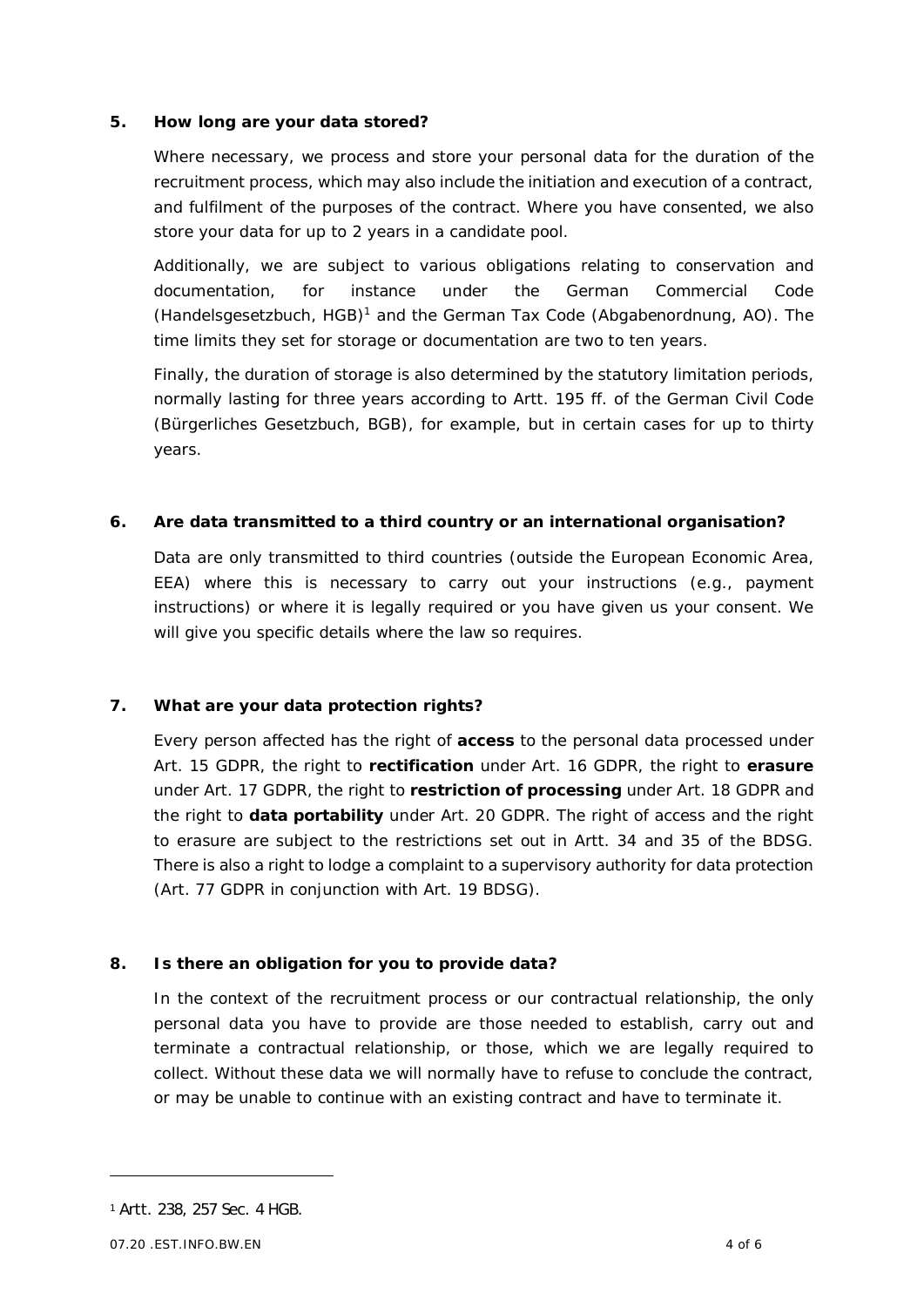## **9. How much automated individual decision-making is there?**

In accordance with Art. 22 GDPR, we do not in principle use fully automated decisionmaking to establish and conduct the contractual relationship. If we employ these procedures in individual cases, we will inform you separately, where this is required by law.

**10. How far are your data used for profiling (scoring)?**

We do not process your data for the purpose of evaluating particular personal aspects (profiling). Profiling is not used.